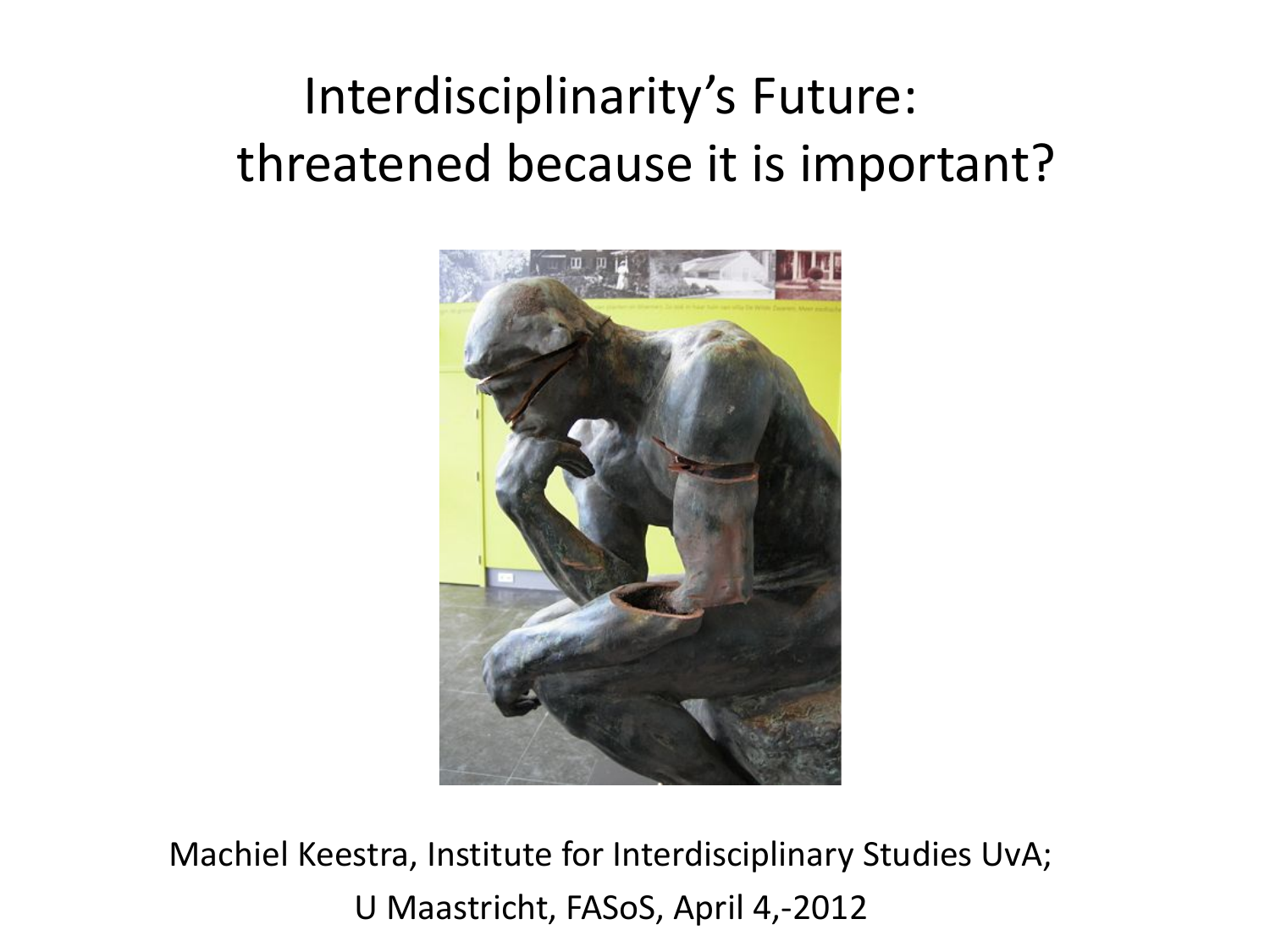117

## Increasing specialization in modern science

| Fundamental Isleas or<br>Conceptions | Sciettees.                 | Classification:                 |
|--------------------------------------|----------------------------|---------------------------------|
| Space                                | Geometry                   |                                 |
| Time                                 |                            | Pure Mathematical Sci-          |
| Number                               | Arithmetic                 | ences.                          |
| Sugn<br>k.                           | Algebra                    |                                 |
| Limit<br>à.                          | Differentials.             |                                 |
| Motion.<br>í.                        | Pure Mechanism.            | <b>Pure Motional Sciences</b>   |
|                                      | Formal Astronomy           |                                 |
| Cause                                |                            |                                 |
| Force                                | Statics.                   |                                 |
| Matter.                              | Dynamics                   |                                 |
| Inertia.                             | Hydrostatics               | Mechanical Sciences.            |
| <b>Fluid Pressure</b>                | Hydrodynamics              |                                 |
|                                      | Physical Astronomy         |                                 |
| Outness                              |                            |                                 |
| Medium of Sensation                  | Acoustics                  |                                 |
| Intensity of Qualities               | Formal Optics              | Secondary Mechanical Sci-       |
| Scales of Qualities .                | Physical Optics            | ences.                          |
|                                      | Thermotics.                | (Physics.)                      |
|                                      | Atmology                   |                                 |
| Polarity                             | Electricity                | Analytico-Mechanical Sci-       |
|                                      | Magnetism                  | ences.                          |
|                                      | Galvanism                  | (Physics.)                      |
| Element (Camposition)                |                            |                                 |
| <b>Chemical Affinity</b>             |                            |                                 |
| Substance (Atms)                     | Chemistry                  | Analytical Science.             |
| Symmetry                             | Crystallography            | Analytico-Classificatory        |
| Likeness                             | Systematic Mineralogy      | Sciences.                       |
| Degrees of Lilencos                  | Systematic Botany          |                                 |
|                                      | Systematic Zoology         | <b>Classificatory Sciences.</b> |
| Natural Affinity                     | <b>Comparative Anatomy</b> |                                 |
| (Vital Powers)                       |                            |                                 |
| Assimilation                         |                            |                                 |
| Irritability                         |                            |                                 |
| <i>(Organization)</i>                | Biology                    | Organical Sciences.             |
| <b>Final Cause</b>                   |                            |                                 |
| Instinct                             |                            |                                 |
| Emotion                              | l'sychology                |                                 |
| Thought                              |                            |                                 |
| <b>Historical Causation</b>          | Geology                    |                                 |
|                                      | Distribution of Plants     |                                 |
|                                      | and Animals                |                                 |
|                                      | Glossology                 | Palatiological Sciences.        |
|                                      | Ethnography                | $\mathbf{Z}$                    |
| First Cause                          | Natural Theology.          |                                 |
|                                      |                            |                                 |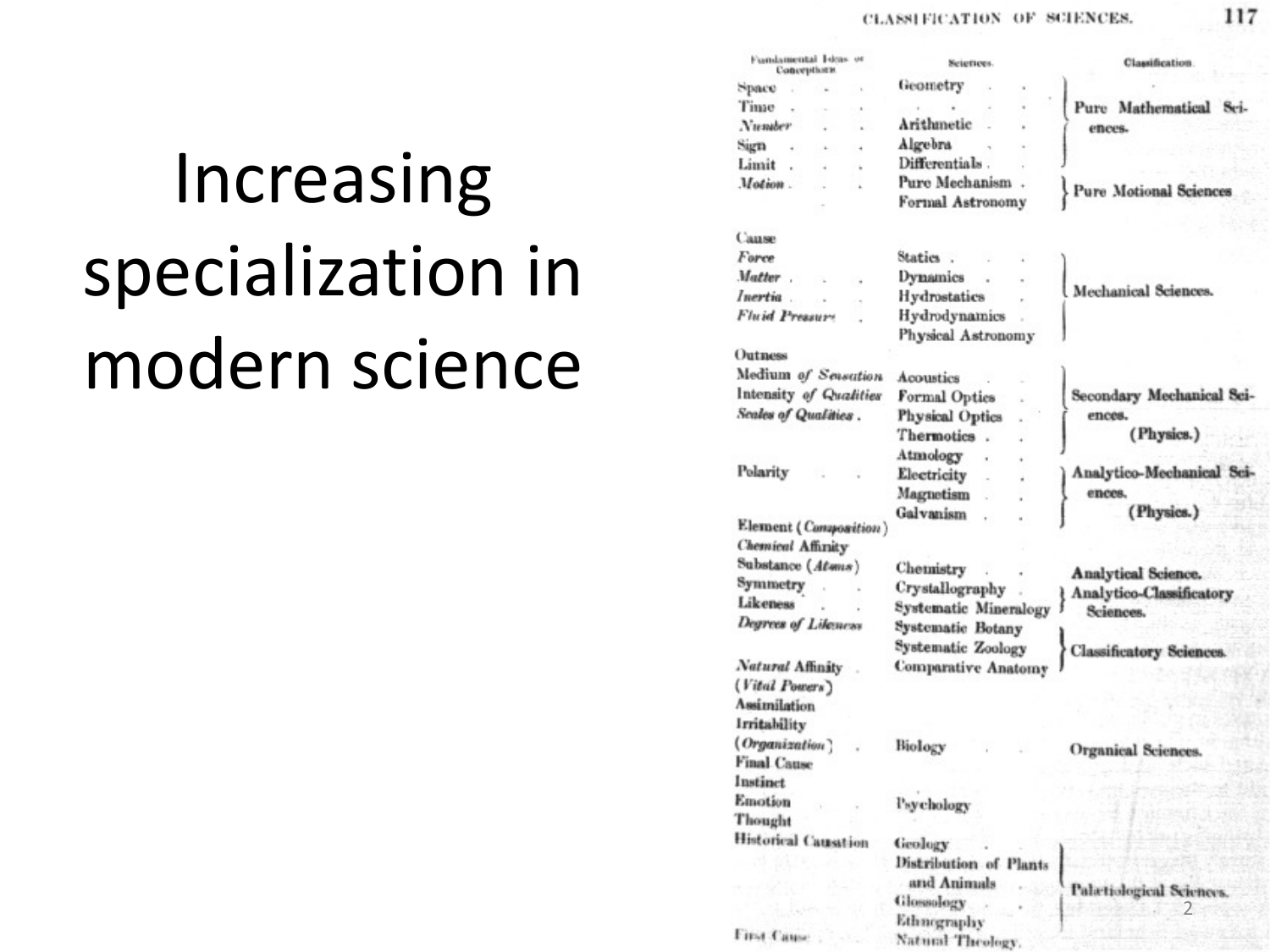## Why inter-disciplinarity?

Karl Popper: *"We are not students of some subject matter, but students of problems. And problems may cut right across the boundaries of any subject matter or discipline."* 

*(*Conjectures and Refutations, Karl Popper, 1963, p. 67)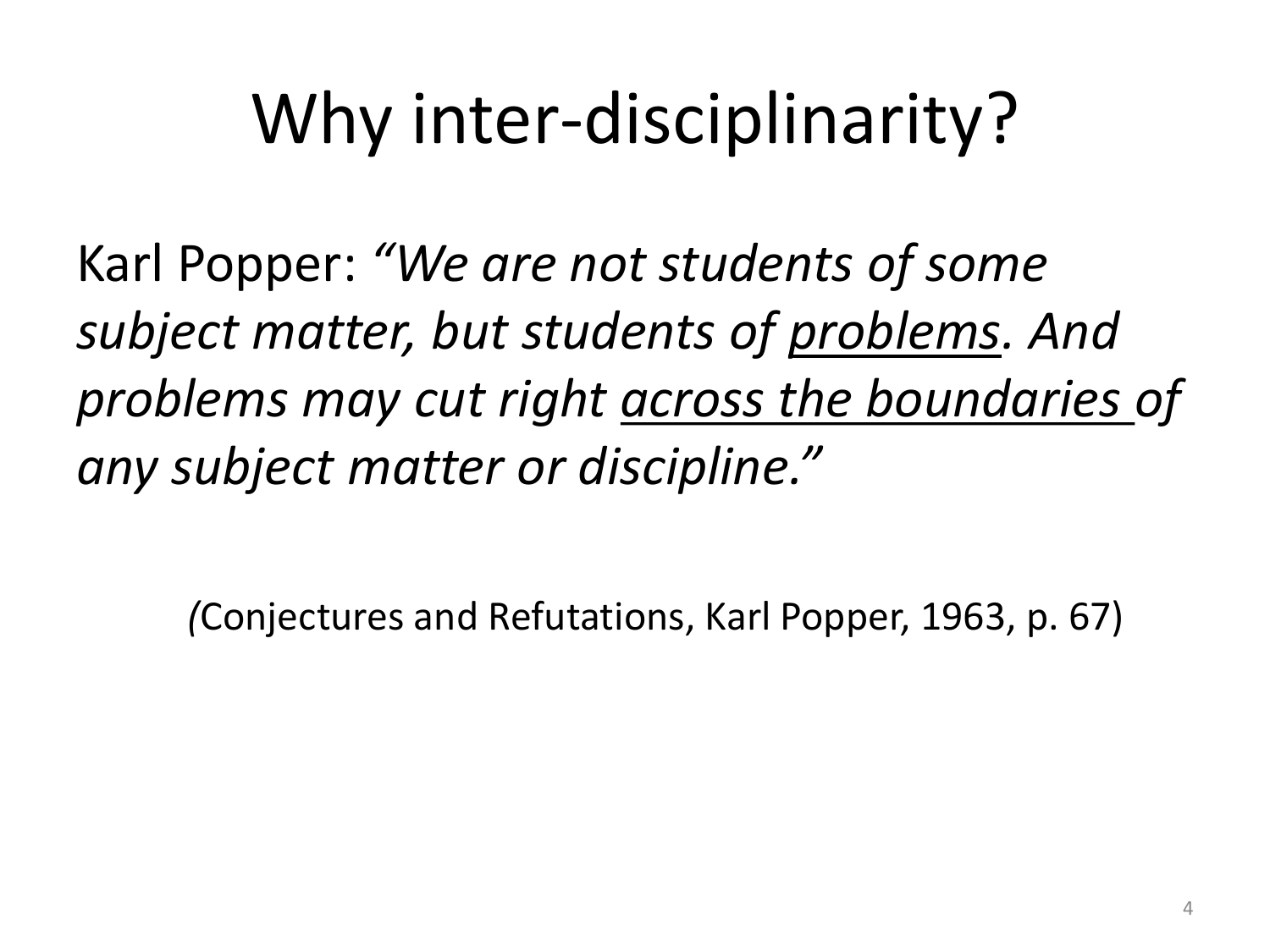### Increasing complexity of problems and of our insights and models



Figure 1.2. The complexity of climate models has increased over the last few decades. The additional physics incorporated in the models are shown pictorially by the different features of the modelled world.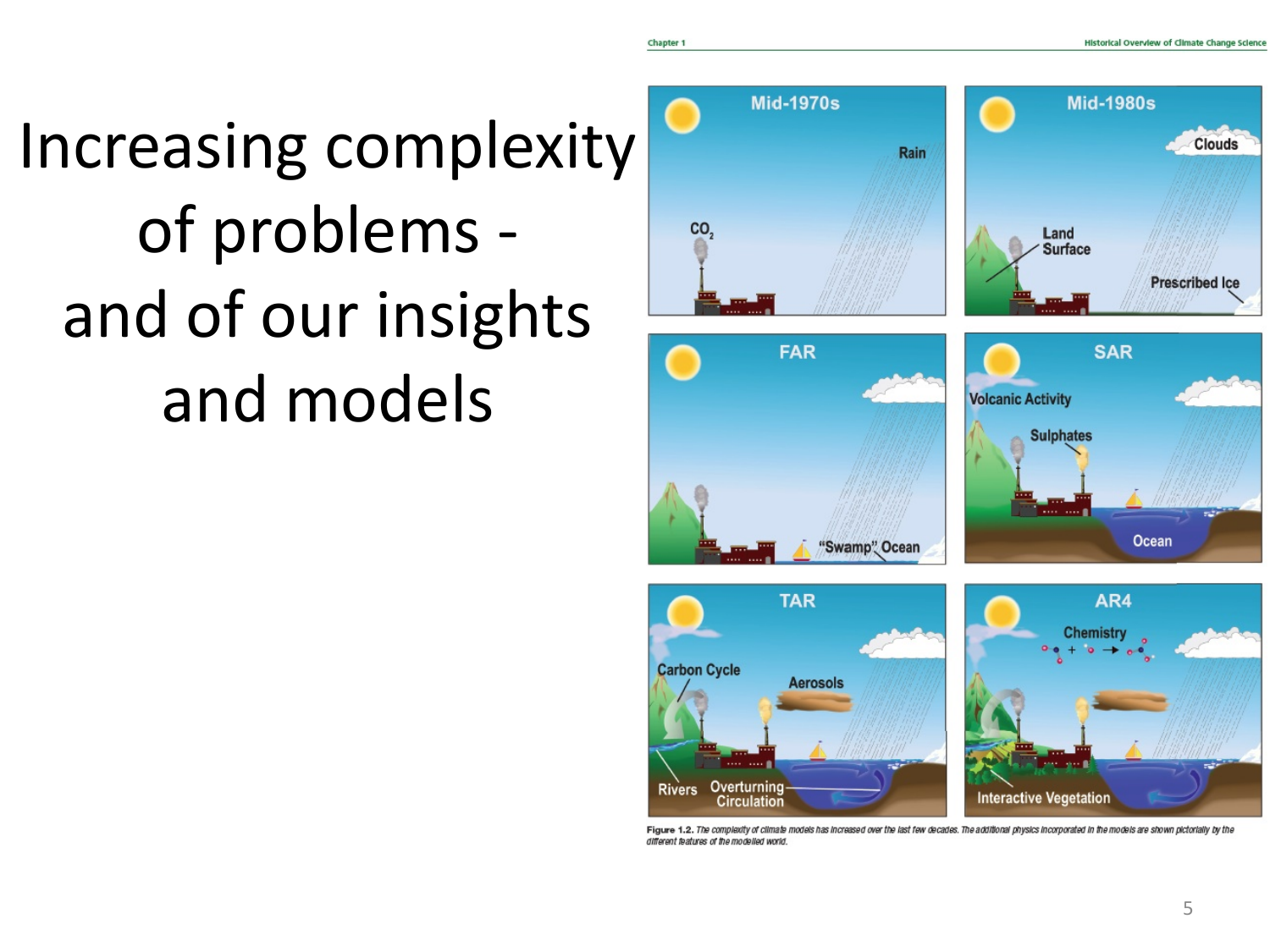# **Drivers towards IDR research:**

- The Inherent Complexity of Nature and Society
- The Drive to Explore Basic Research Problems at the Interfaces of Disciplines
- The Need to Solve Societal Problems
- The Stimulus of Generative Technologies

(Nat. Acad. Sciences report: Facilitating interdisciplinary research, 2004)



6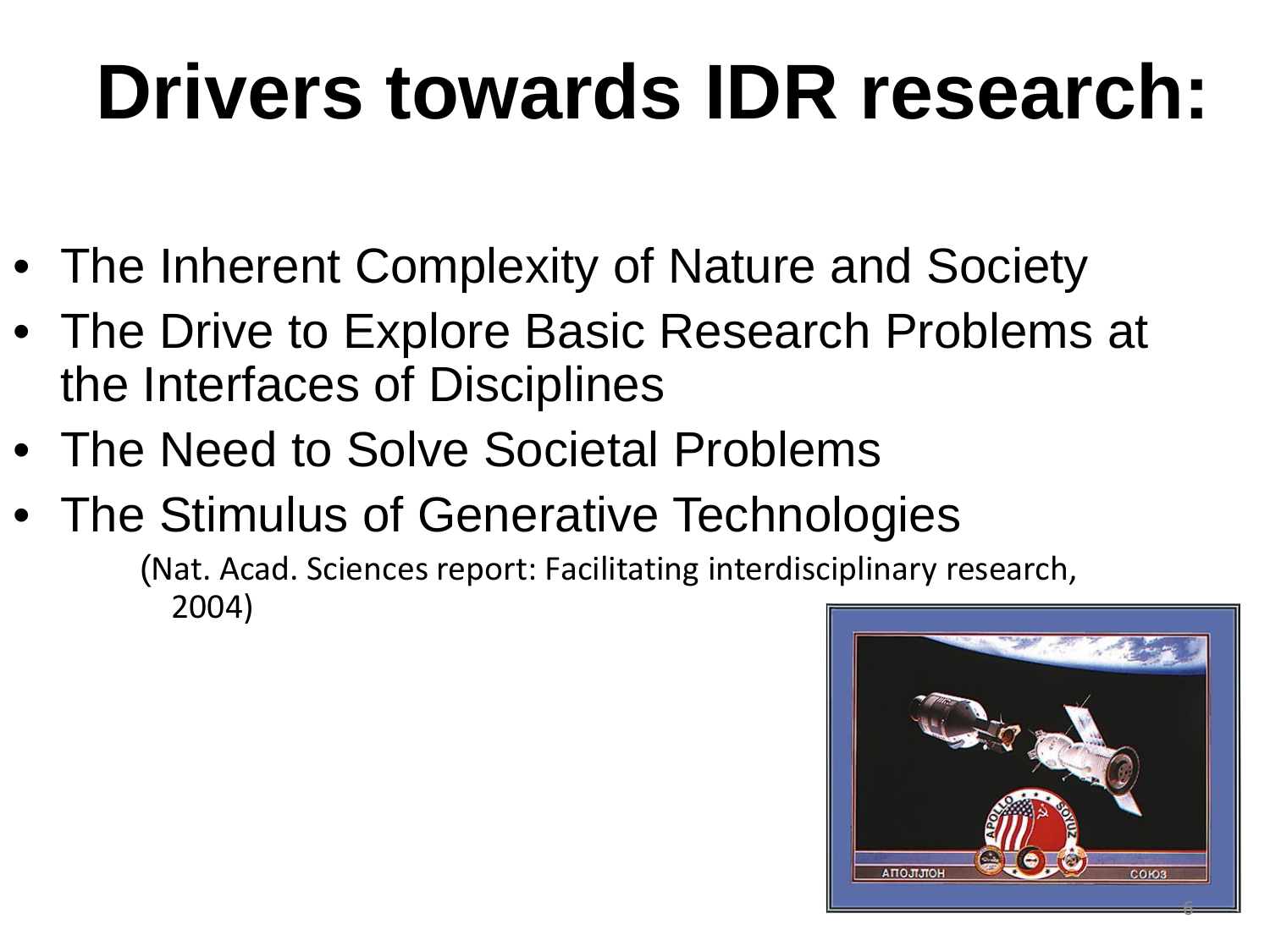## Interdisciplinarity's emergence

- 1920's ('26?): Social Science Research Council
- WW II and after: technological and social scientific demands for interdisciplinarity
- 1972: OECD report 'Interdisciplinarity: Problems of Teaching and Research in Universities
- 1979: Association for Integrative [Interdisciplinary] Studies
- 2011: International Network for Interdisciplinarity & Transdisciplinarity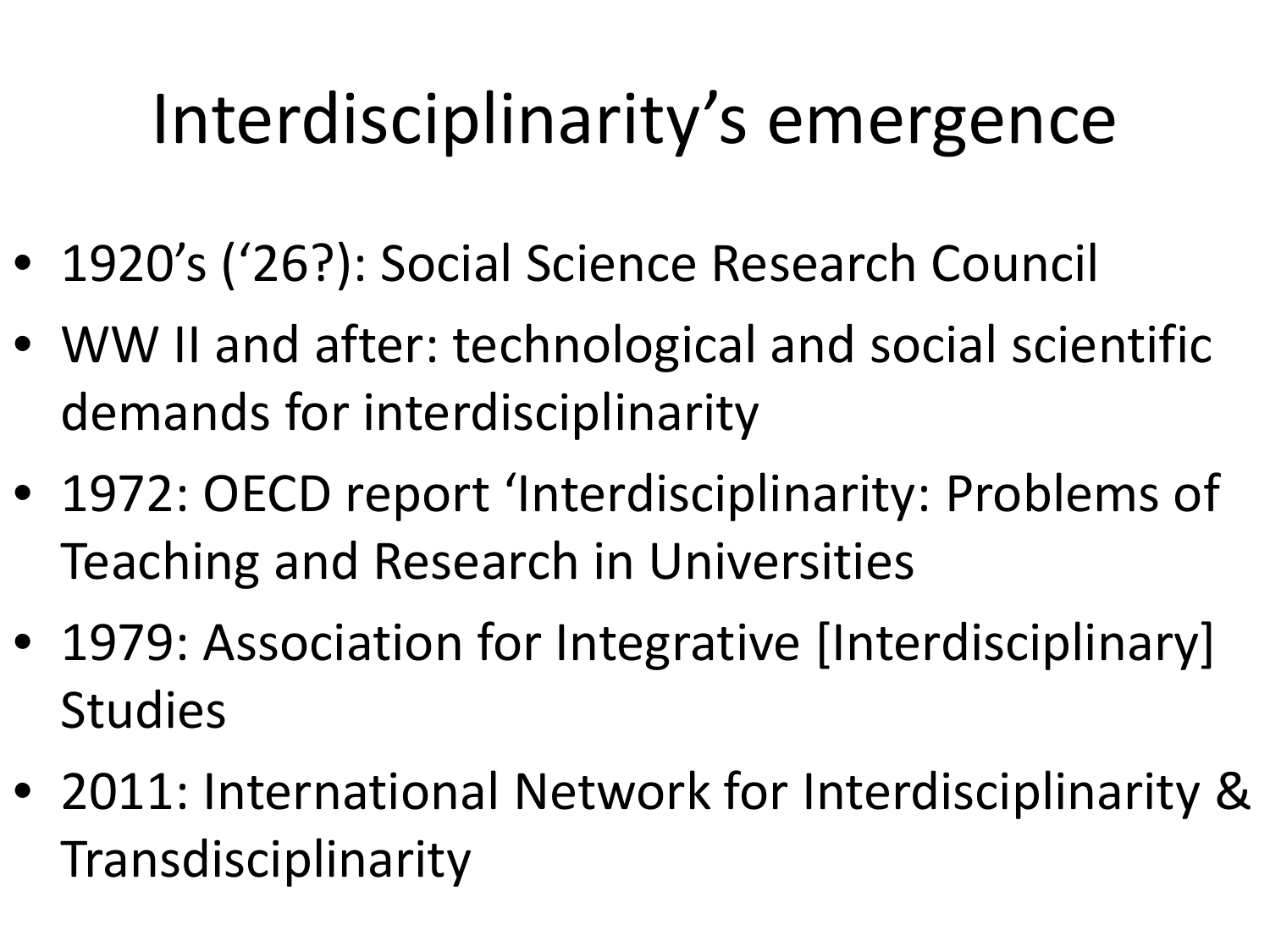### An influential definition

[Interdisciplinary studies is] a **process** of answering a question, solving a problem, or addressing a topic that is **too broad or complex**  to be dealt with adequately by a single discipline or profession . . .<br>and draws on disciplinary **perspectives and integrates** their insights through construction of a more comprehensive perspective."

(J. Klein & B. Newell: Advancing Interdisciplinary Studies,1997.)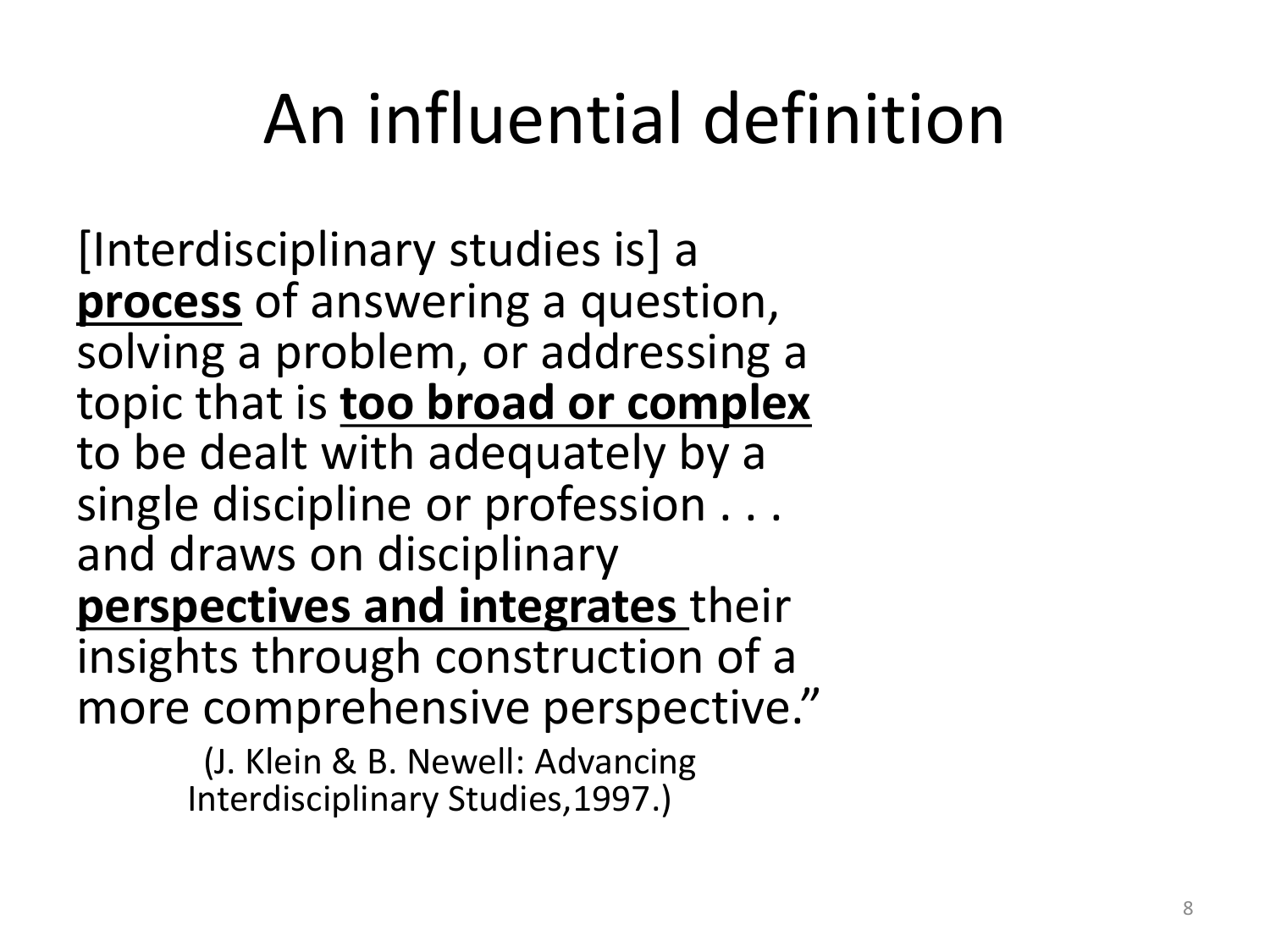## Interdisciplinarity comes in different forms:

- 1. Borrowing of concepts, methods
- 2. Problem oriented collaboration
- 3. Bordering interdisciplinarity; increasing unification
- 4. Emergence of a new inter-discipline

(naar J. Thompson Klein, 'Interdisciplinarity', 19 64-66)

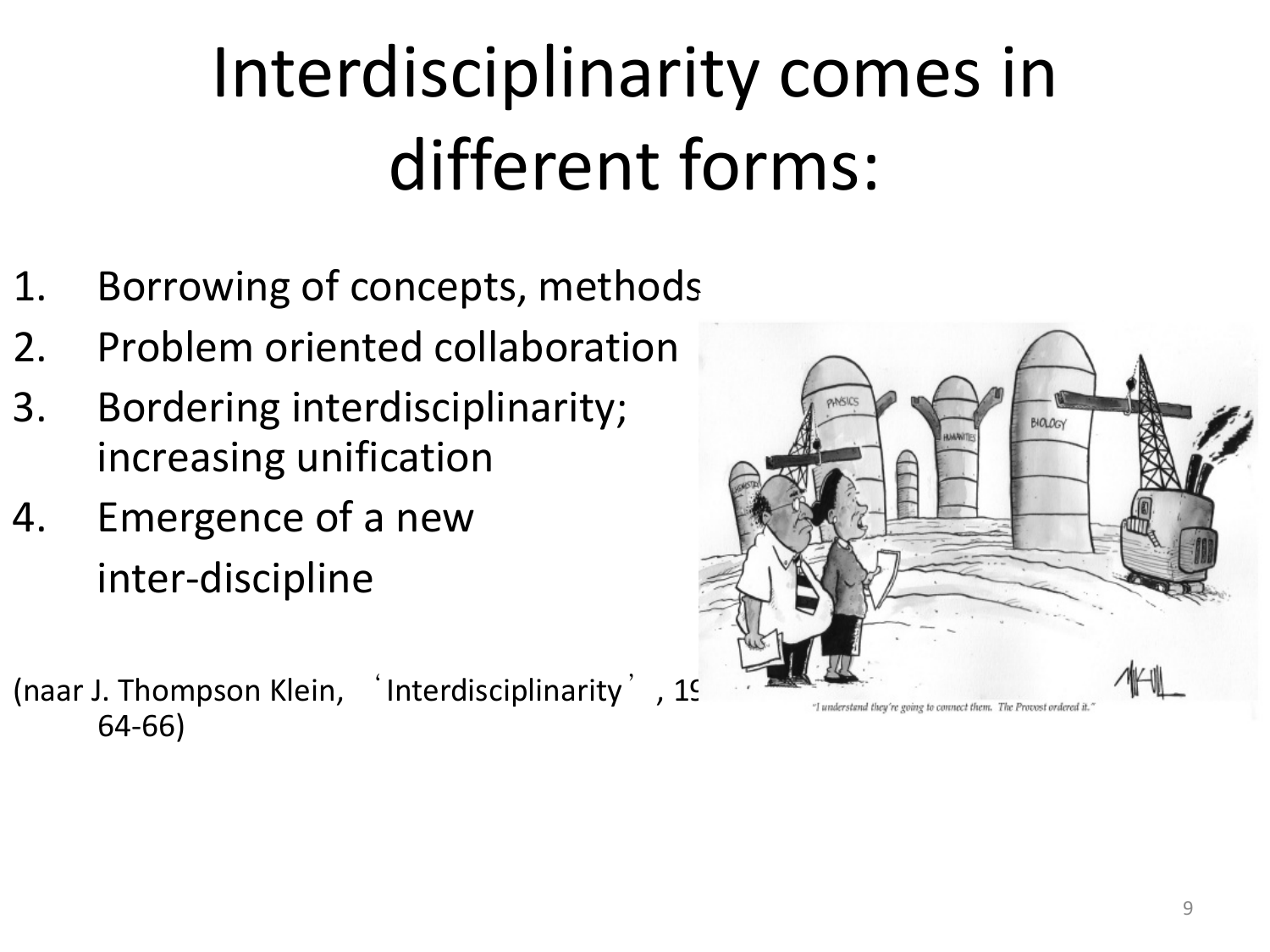#### E.g.: Interdisciplinary Studies of Cognition Mouse Navigating Morris Water Maze

- Complex system
- Different components
- Dynamical interactions:
- internal
- with environment
- Developmental trajectories
- Many constraints / conditions

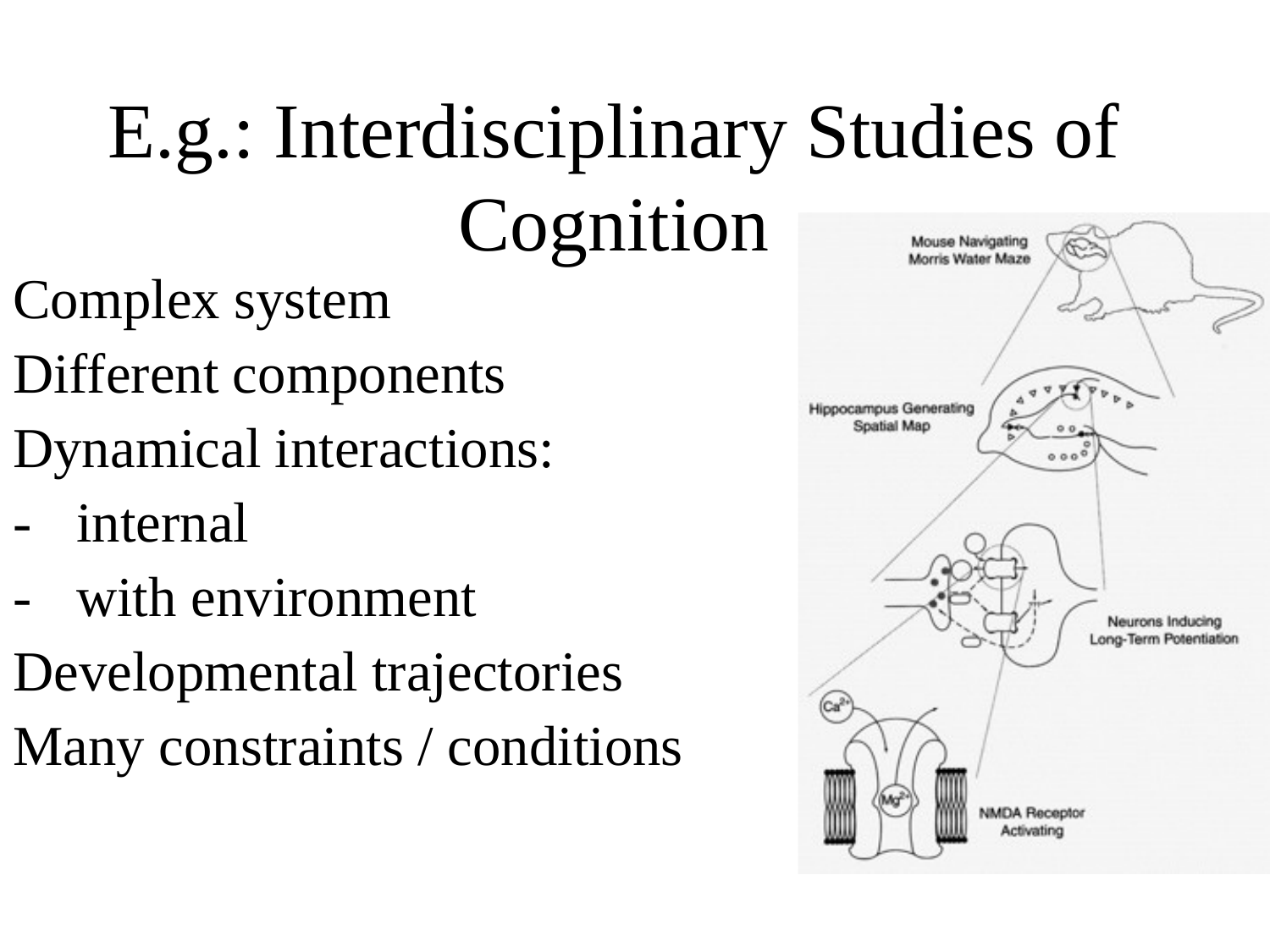Interdisciplinarity requires disciplinary specialization

- Specialized research methods
- Explanatory models
- Disciplinary Theories that provide 'common ground'

- Refrain from shallow or superficial interdisciplinarity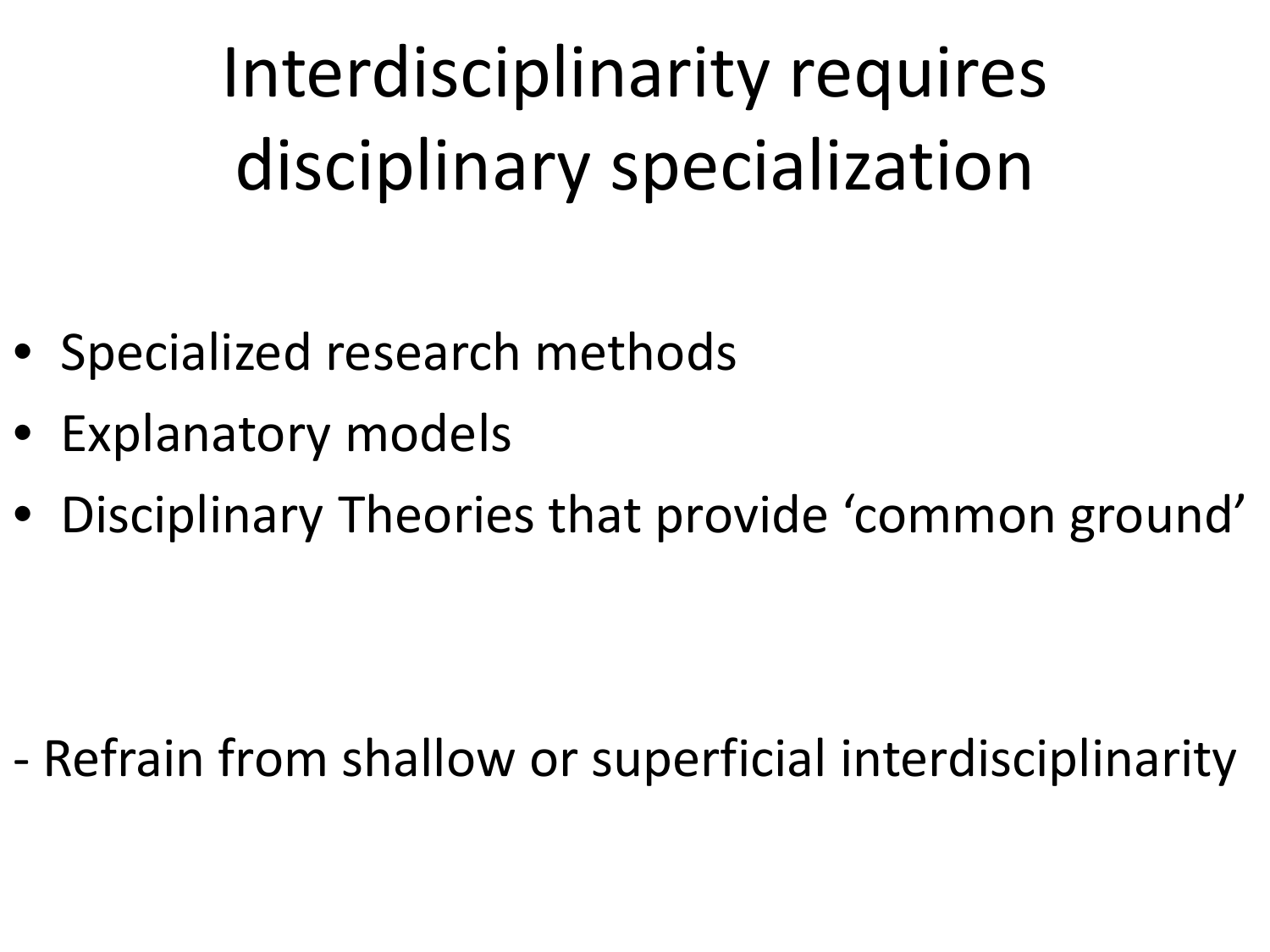## Drivers against interdisciplinarity

- disciplinary structure of the university
- disciplinary structure of academic education
- organization and funding of research
- peer review process



MY PROFESSORS HAD AN ONGOING COMPETITION TO GET THE WEIRDEST THING TAKEN SERIOUSLY UNDER THE LABEL "INTERDISCIPLINARY PROGRAM"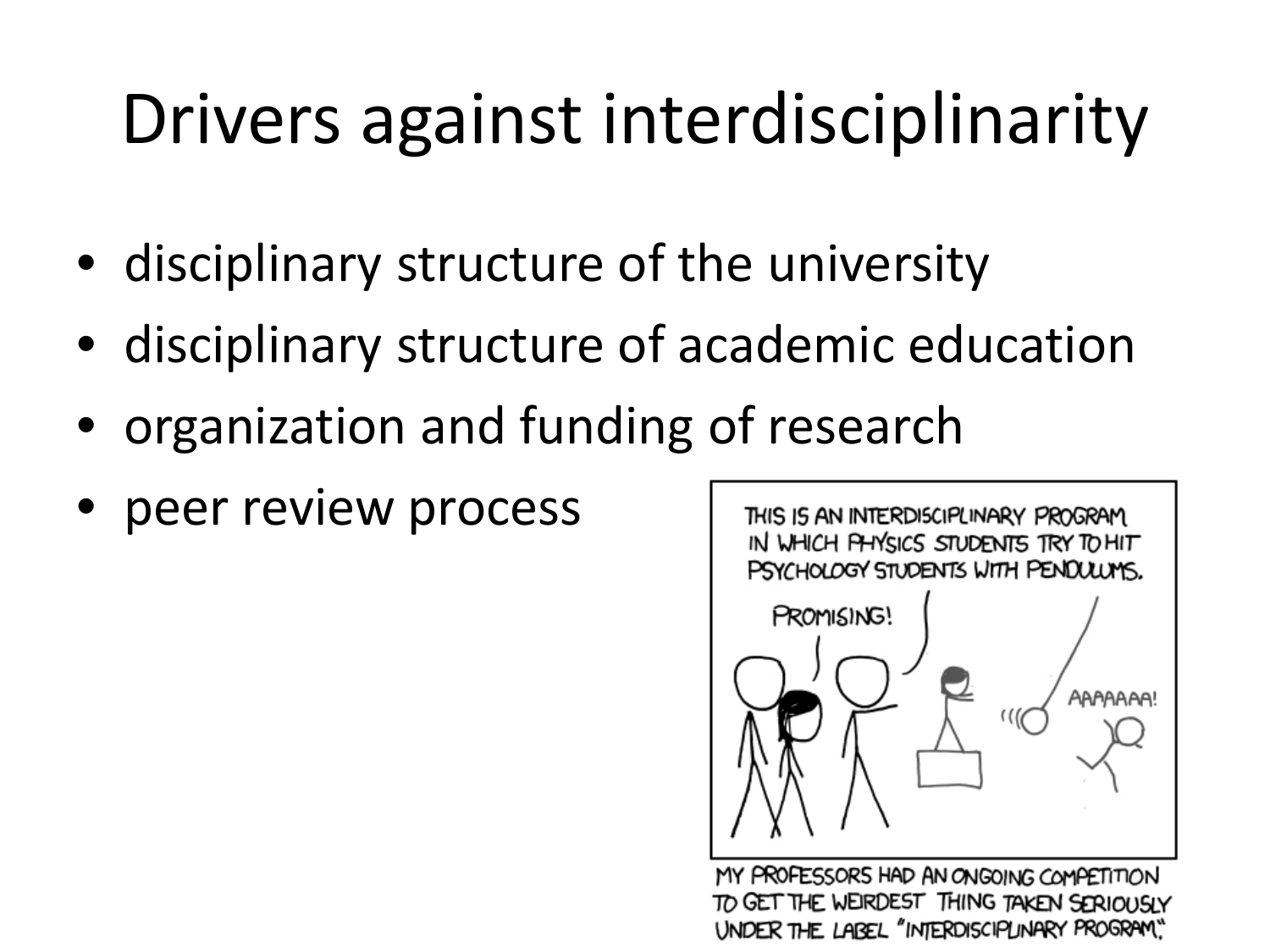### What do we need more?

- disciplinary super-specialization?
- problem-oriented interdisciplinarity?
- or both in parallel...?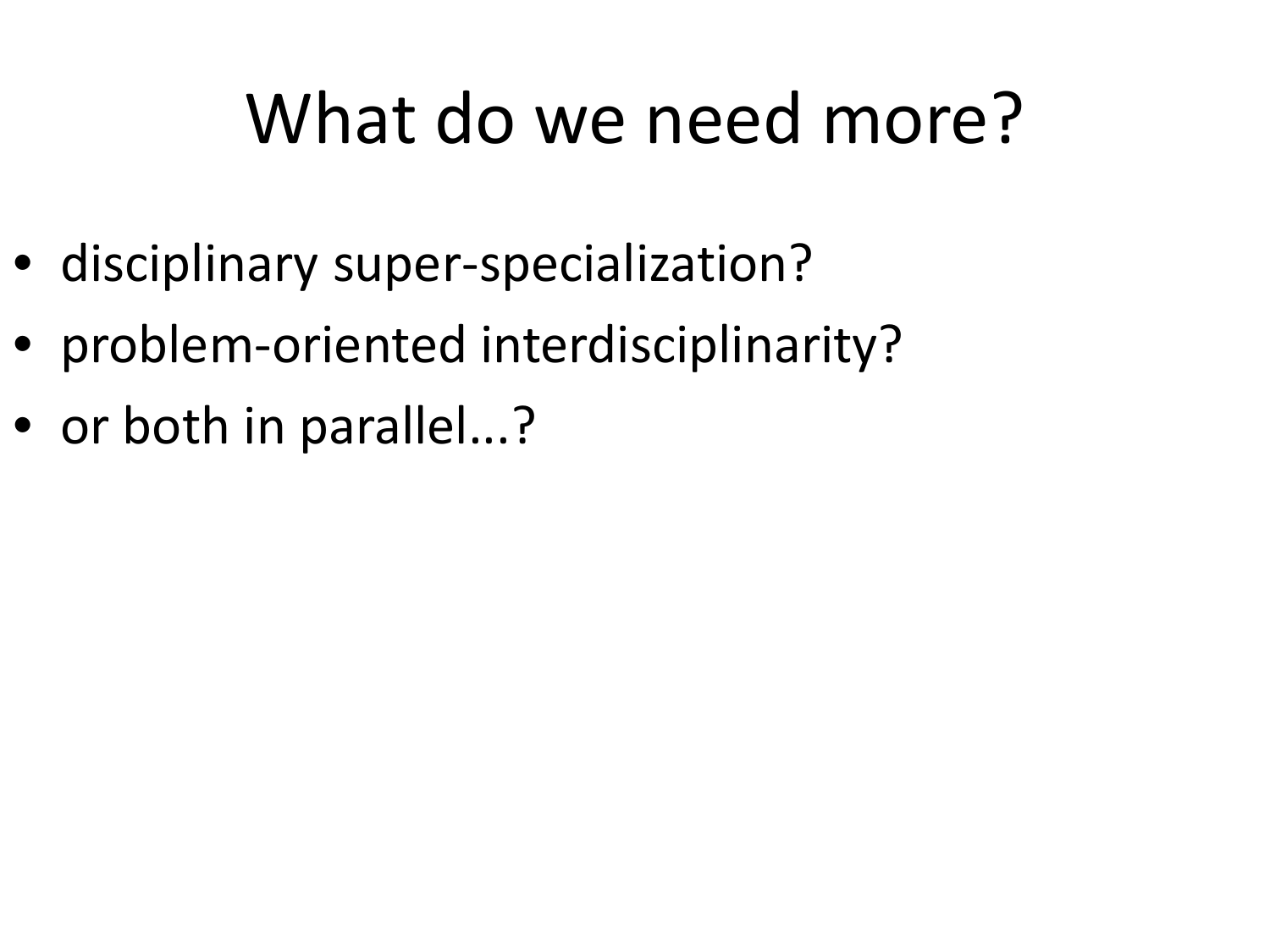## Future of interdisciplinarity? Varying upon Kant's Adagium:

Disciplinarity without Interdisciplinarity is Blind

&

Interdisciplinarity without Disciplinarity is Empty